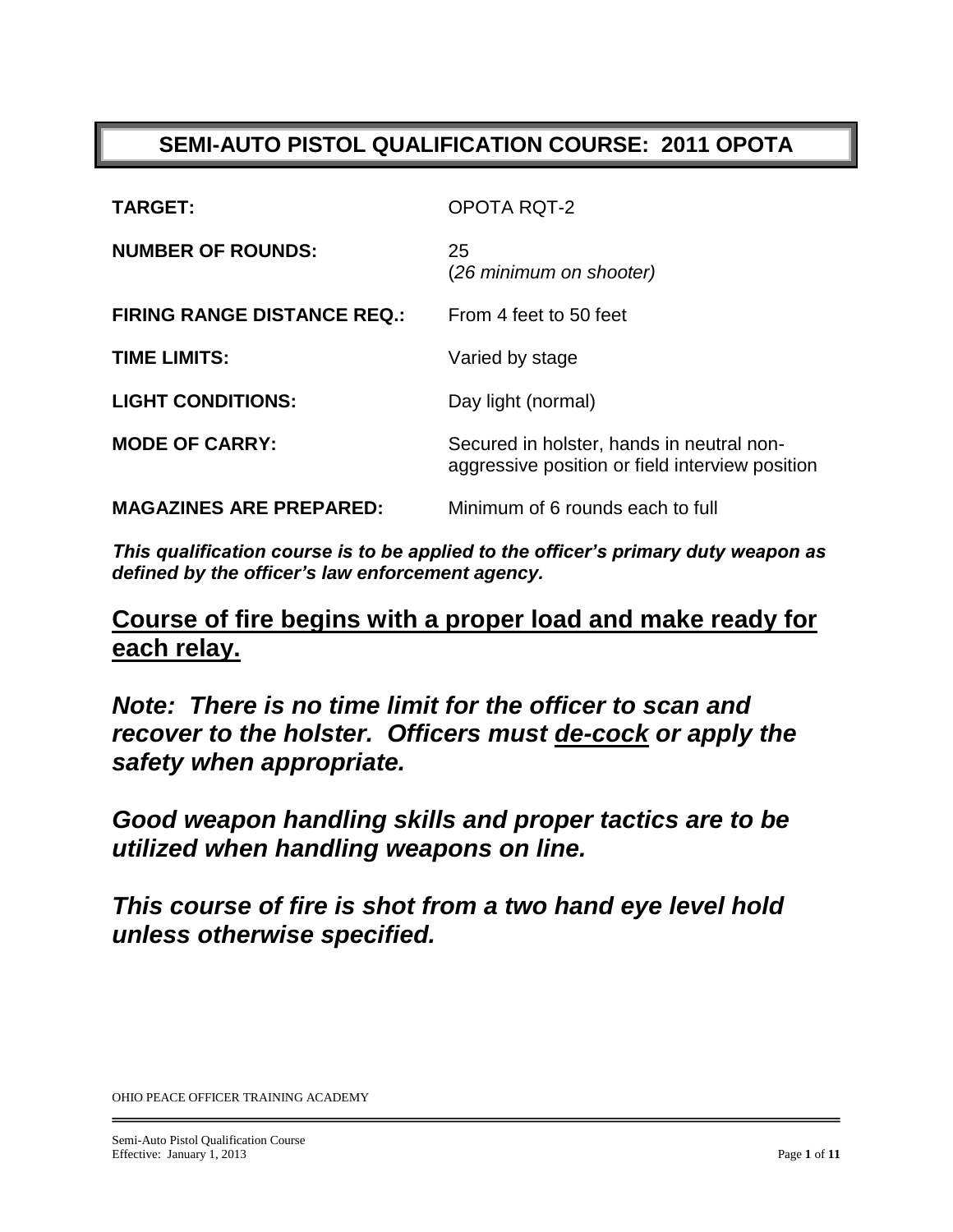### **GLOSSARY OF TERMS**

**Motor Program:** A compilation or series of movements designed to accomplish a principle task. A technique becomes permanent or "locked-in" when the neural system can perform the motor skills without requiring conscious thought. Much like walking you will no longer need to 'think' about performing you will just do it automatically. It is often called implanting it into 'muscle memory'. (also referred to as motor programming)

**Automatic motor programs** allow us to perform time and time again amazingly complex moves without having to think about it. As you start out, the process is "See-Think-Act". But, as you commit skills to muscle memory it becomes "See-Act".

**High Ready/Center Ready:** Applicable to pistol craft, this is a two hand hold high in the center of the shooters chest. The forearms are resting on the lower ribs with the muzzle of the pistol parallel to the deck and oriented toward the threat. The weapon can be fired at close quarters from this position or it can quickly & easily be brought up and out for two hand sighted fire.

**Position Sul:** Used to check 360° or move around people or things we don't want to cover with the muzzle. From the high ready, the support hand palm should be flat against the solar plexus, with fingers extended and parallel to the ground. The support hand thumb is pointed towards the shooter's chin. (Elevation of the support hand may vary but most shooters find that they are able to maintain correct hand position without undo stress on the wrists when the hand is held about naval level.) The strong hand maintains the grip on the handgun keeping the trigger finger out of the trigger guard and high along the frame.

The muzzle of the weapon is pointed directly at the ground between the shooter"s feet. The slide of the handgun is held against the back of the knuckles of the support hand. Care must be taken to ensure that the muzzle does not point outward to the front or to the side of the shooter. The muzzle MUST be straight down.

The strong hand thumb is extended towards the support hand thumb so that both thumb tips are touching. Elbows should be relaxed down against the shooter"s sides.

**Modified High Ready:** This is the high ready position utilizing a one handed hold. The weapon hand is drawn back with the wrist or forearm resting on the lower ribs with the muzzle parallel to the deck and oriented toward the threat.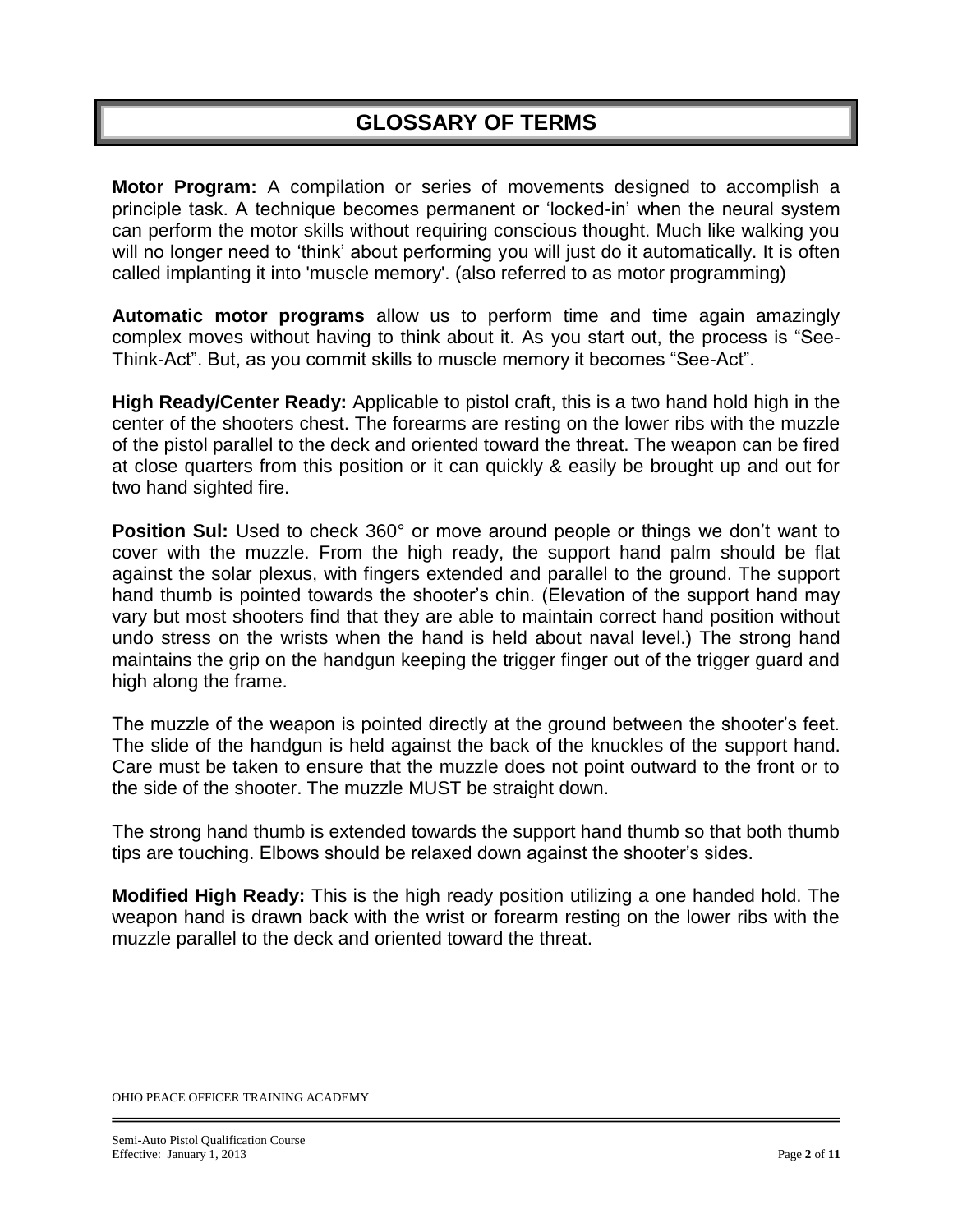### **GLOSSARY OF TERMS continued**

**360° Scan:** This can also be called or referred to as 360° awareness. Shooters need to be conscious of their muzzle direction as they scan left, right and rear. The pistol can be maintained in the high ready position or position Sul as shooters move their feet to check over their shoulders. This technique should only be applied when there is no longer any continued threat from the intended target. Due care must also be applied to avoid covering other shooters with the muzzle.

**Reload Without Retention:** (Round in Chamber) A reload w/o retention is used when you want to continue to fight with a fully loaded weapon and the situation permits this. Conservation of ammunition is not a priority. When an officer has scanned 360° and is aware of their surroundings and the task at hand, he/she reaches for a fully prepared magazine with their non-firing hand. Bring the magazine up to the pistol and simultaneously drops the partially loaded magazine to the ground. As soon as the partial magazine is clear of the magazine well the fully prepared magazine is seated into the magazine well.

**Reload With Retention:** Also known as a magazine exchange, a reload with retention is used when you want or need a fully loaded weapon and the situation permits this. Conservation of ammunition is a priority.

#### This can be accomplished one of three ways.

- **(1)** When an officer has scanned 360° and is aware of their surroundings and the task at hand, he/she reaches for a fully prepared magazine with their non-firing hand. Bring the magazine up to the pistol and simultaneously drop the partially loaded magazine to the ground. As soon as the partial magazine is clear of the magazine well the fully prepared magazine is seated into the magazine well. The shooter may then, if time and situation permits, pick up the partially loaded magazine and place it in a tactically sound location on their person.
- **(2)** When an officer has scanned 360° and is aware of their surroundings and the task at hand, he/she reaches for a fully prepared magazine with their non-firing hand. Bring the magazine up to the pistol. He/she drops the partially loaded magazine into the same hand. As soon as the partial magazine is clear of the magazine well the fully prepared magazine is seated into the magazine well. The shooter may then place the partially loaded magazine in a tactically sound location on their person.
- **(3)** When an officer has scanned 360° and is aware of their surroundings and the task at hand, he/she drops the partially loaded magazine into their support hand and puts it away in a tactically sound location on their person. With the partial magazine put away the shooter then reaches for a fully prepared magazine removes it from the magazine pouch and seats it into the pistol.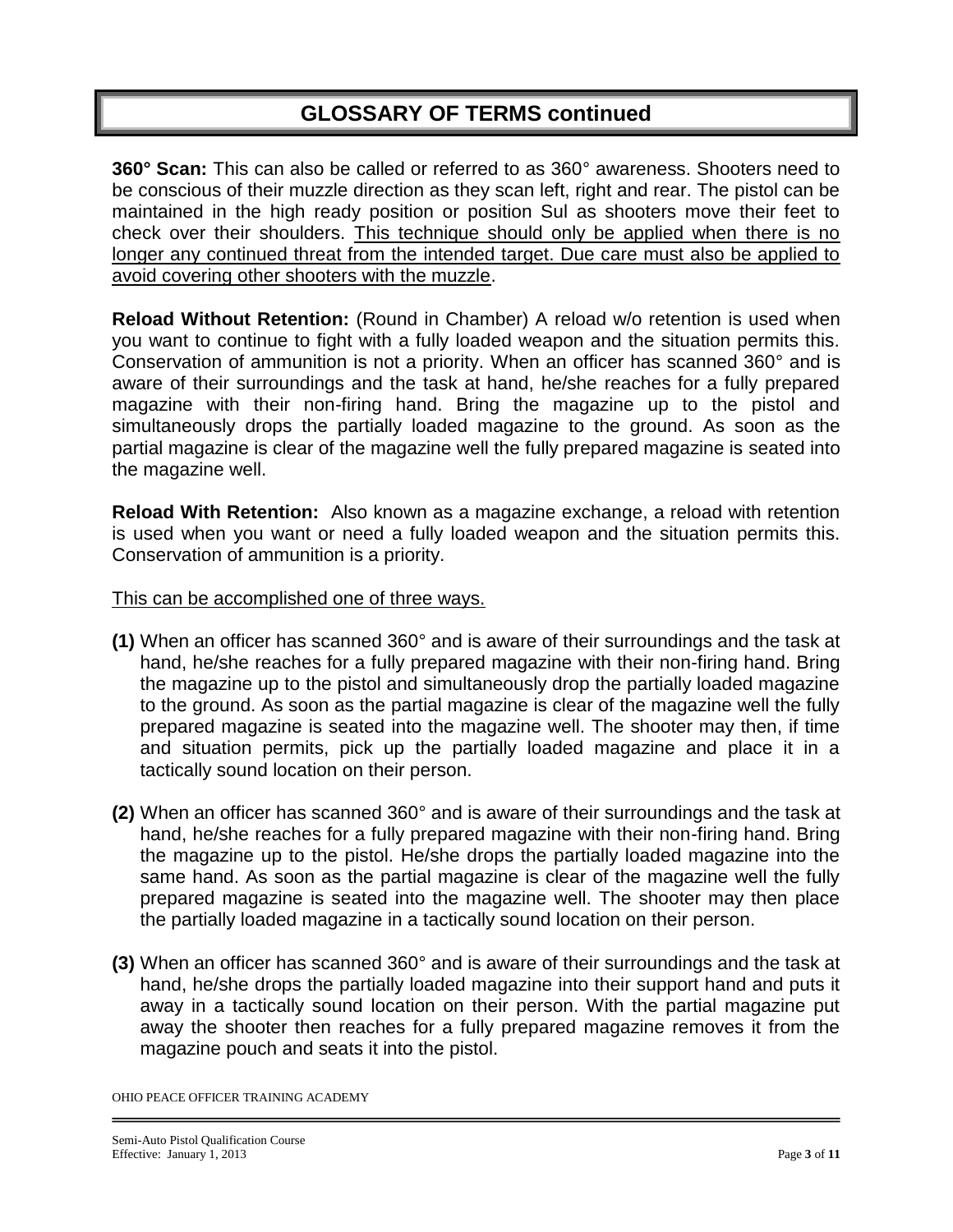### **GLOSSARY OF TERMS continued**

**Emergency Reload:** (Empty Gun) Emergency reload is used when your weapon is empty. As the weapon is brought back into your work space, the empty magazine is dropped to the ground while the support hand moves to grab a fully prepared magazine from where you normally keep it. The prepared magazine is seated in the magazine well. The weapon put back into to battery and punched back out to the threat to further engage or reassess the situation.

**Close Quarters Retention Position:** A technique thought of when envisioning a gunfight between 2 people in a phone booth. On a 4 count draw stroke the weapon is drawn up high into the armpit. The support hand comes to a defensive position at chest or chin level to fend off an attack or protect the face and neck. As the muzzle comes up, out and clears the top of the holster the strong elbow drops orienting the muzzle toward the threat. The magazine plate is oriented toward the shooters ribs and the slide or top of the pistol is canted out away from the shooter to avoid interference with clothing or gear. Shooters should take care to be sure that the muzzle is not presented too far in front of their body so as to hand the gun to the suspect enabling the suspect to perform a blocking or disarming technique.

**Flanking Step:** A step to the side, left or right, which gets the officer off the spot where the suspect is focusing his attack. This could be one big step or several small ones.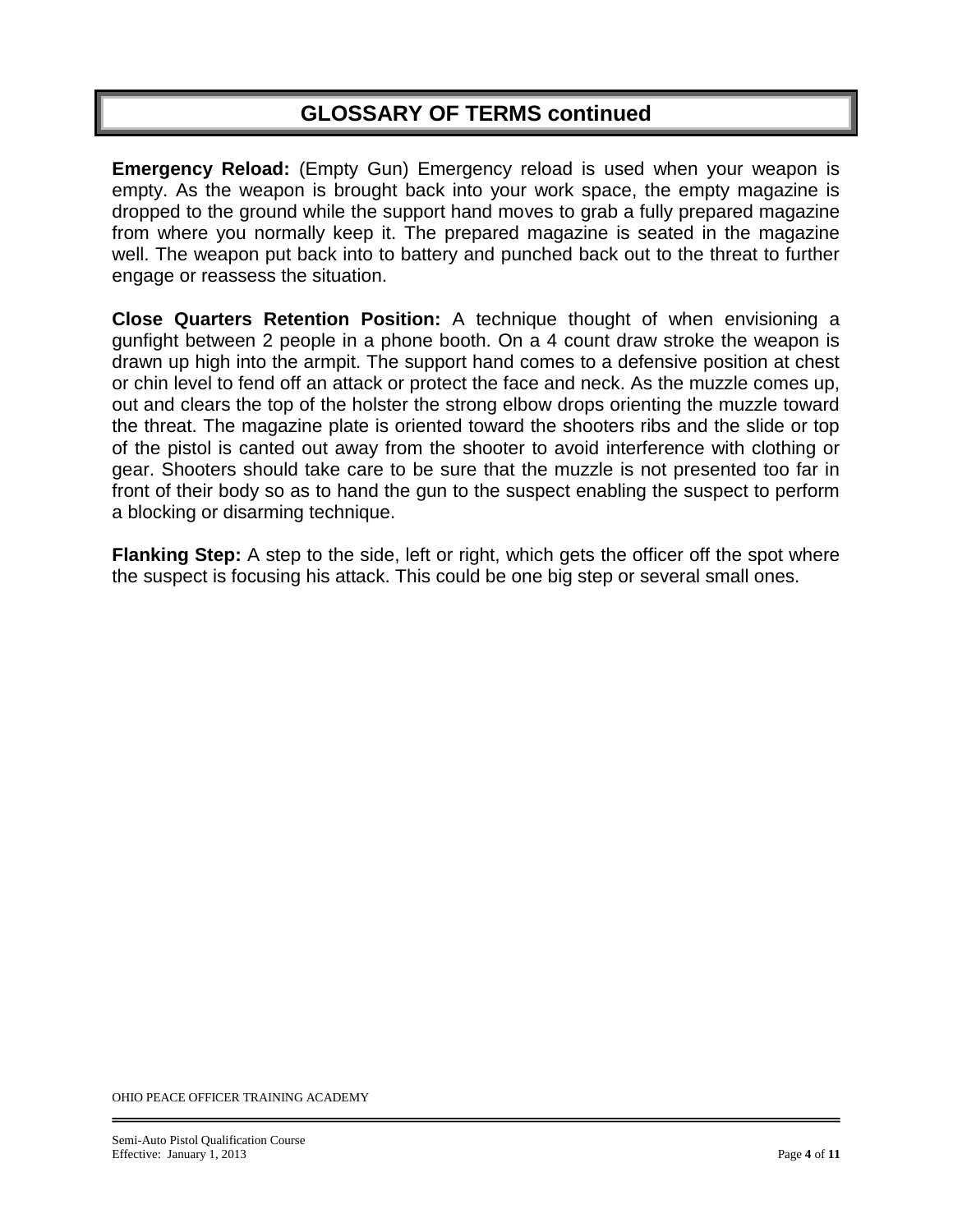**Silhouette Area:** The entire area contained within the humanoid target outline. (The entire white and dark area shown)

#### **Preferred Area:** The inner outlined area within the silhouette from head to hips. (The dark area shown)

**-1 0** 

#### **The pistol target is scored the following way:**

Shooters can score a maximum of 25 points (100%) on this course of fire.

Shooters must have no less than 20 points (80%) to pass the course of fire.

A shooter can lose points for:

- Failing to hit the preferred area (zero (0) point for each round fired)
- Failing to fire rounds within the allotted time limits (zero (0) point for each round not fired)
- Missing the failure drill designated area (-1 point for missing the head/pelvic circles)
- Any round off the silhouette (-1 point for each hit off the silhouette)
- Firing additional rounds (-1 point for each additional round fired)
- There is no penalty for failing to utilize flanking steps or 360 degree scanning.
- Firing rounds over the allotted time limit (-1 point for each additional round fired) The firearms qualification instructor shall determine if rounds are fired outside the allotted time limits based upon the totality of circumstances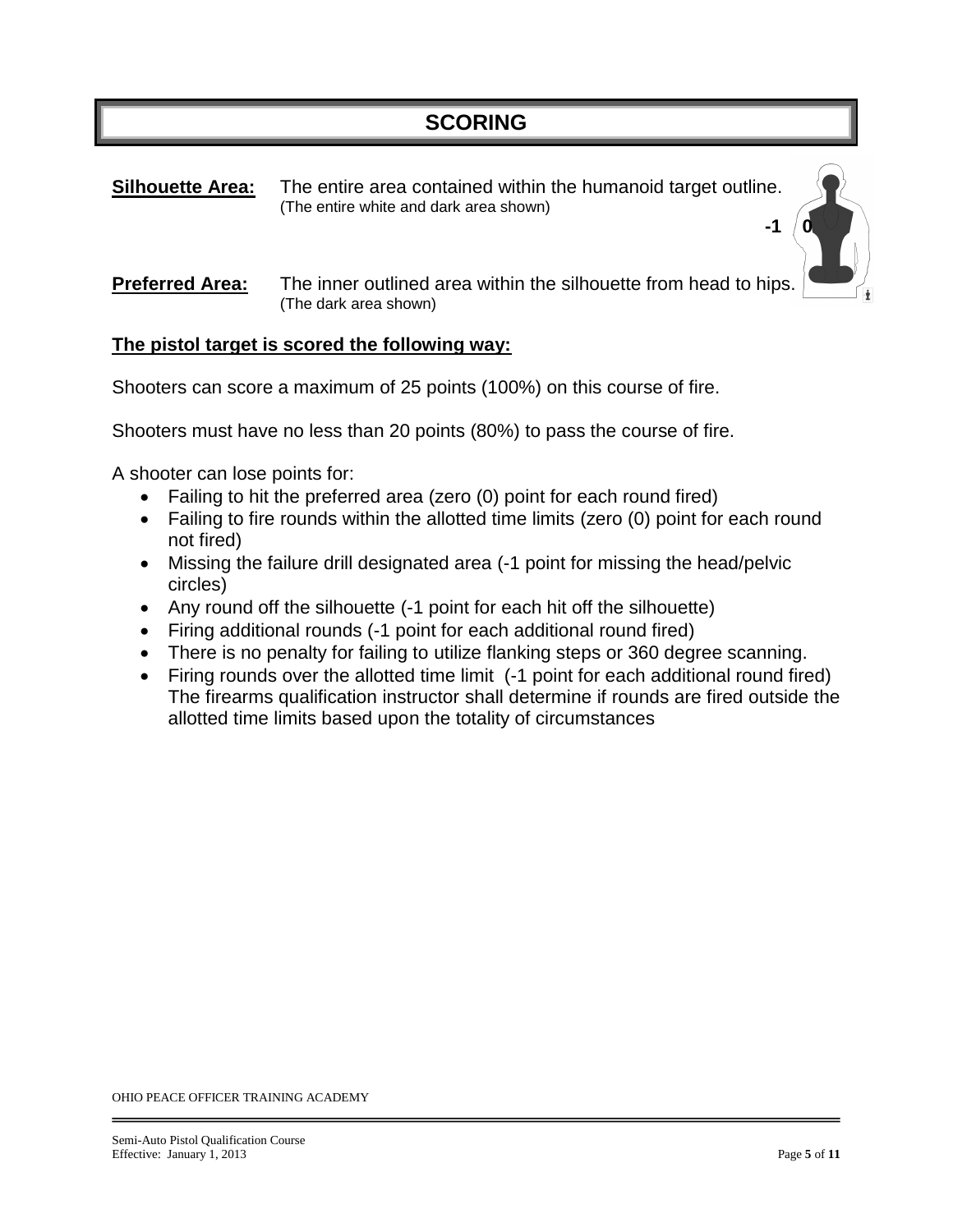**Example 1:** A shooter makes all 25 shots on time. When scoring the target you count 23 hits in the preferred area. You note one on the silhouette but outside the preferred area and one off the silhouette completely.

We have 23 hits that count. An extra point is taken off the score for the complete miss making the final score a 22. Pass.

**Example 2:** A shooter fires all 25 rounds. The shooter has 1 round over the time limit and the head shot is missed on stage 2. When scoring the target you count 22 hits in the preferred area. You note two off the silhouette completely.

We have 22 hits that count. Then you remove 1 for being over time, 1 point for the head shot and take an extra point off the score for each complete miss (2) making the final score a 18. Fail.



| Total hits in preferred area                      | + 1 point each           |  |  |  |
|---------------------------------------------------|--------------------------|--|--|--|
| Subtract the below penalties from the above total |                          |  |  |  |
| Head or hip circle miss                           | - 1 point                |  |  |  |
| Subtract 1 additional point each for:             |                          |  |  |  |
| > Hits off silhouette                             | - 1 point each           |  |  |  |
| > Rounds fired over time                          | - 1 point each           |  |  |  |
| > Rounds beyond 25 allotted                       | - 1 point each           |  |  |  |
|                                                   | <b>Total Score Final</b> |  |  |  |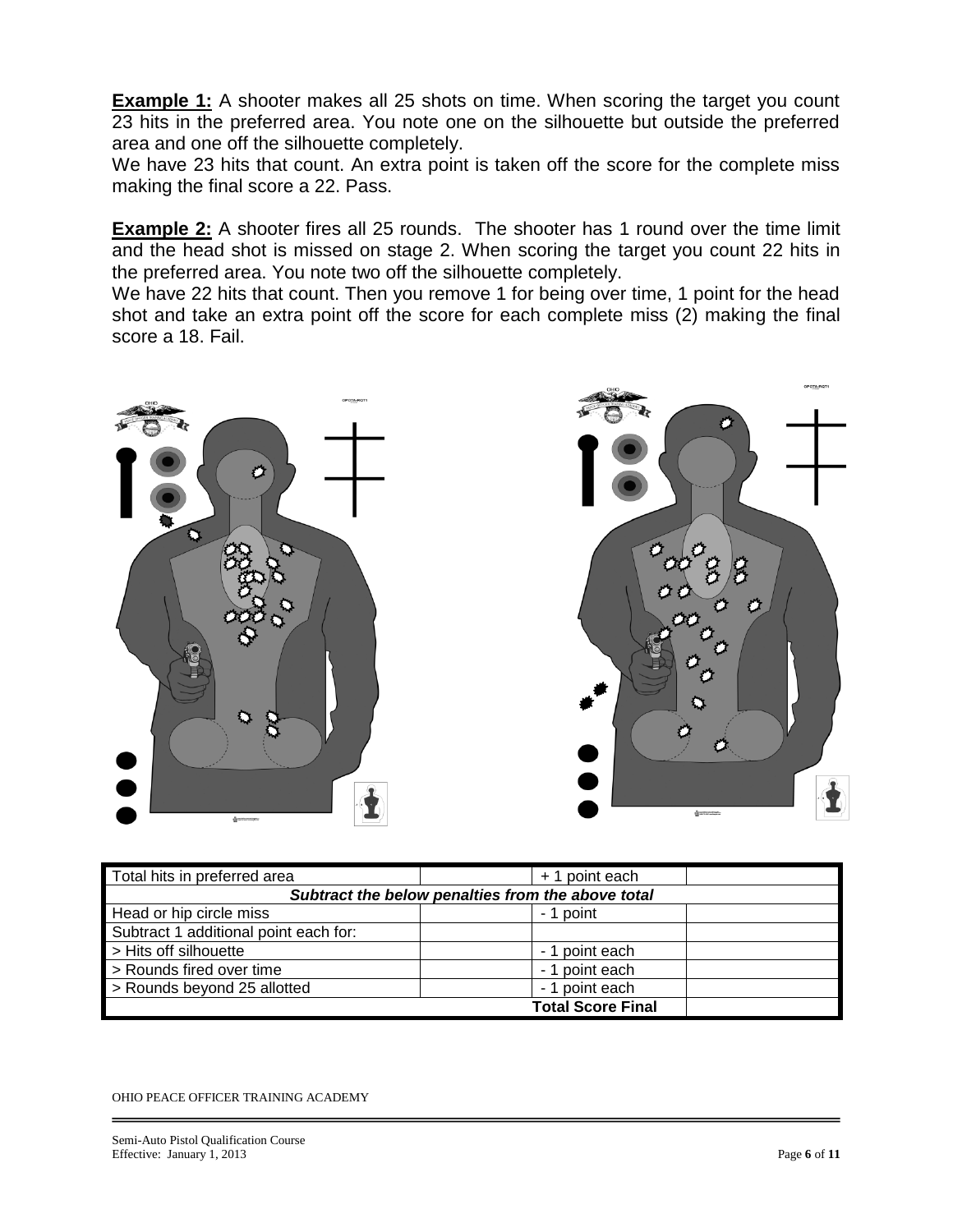### **PISTOL COURSE OF FIRE**

*Note: Stepping off the attack line can be choreographed by the instructor in order to keep shooters on line moving in the same direction EX. All step right then all step left.*

### **Load & Make Ready**

Shooters on line load and make ready. Press check, de-cock (if appropriate) and holster. Top off your magazine pouches.

#### **Load and Make Ready: Motor Program Walk Through**

- 1. Draw to full presentation and get on the sights
- 2. Bring the weapon back into your work space
- 3. Retrieve a magazine from where you normally keep it, look it into the magazine well & seat it
- 4. Charge the weapon/run the slide
- 5. Punch back out to the target and get on the sights
- 6. Lower the weapon, breathe and scan your way back to the high ready position & de-cock
- 7. Check 360°, press check, de-cock and reluctantly re-holster

### **Stage 1 Distance to Target: 4 Feet**

On the facing of the target or the sound of the timer, you will draw to a close quarter"s retention position and fire 3 rounds in 5 seconds into the preferred area. After firing:

- Create distance by taking one step back
- Breathe, scan 360°, de-cock, reload if necessary and reluctantly recover to the holster
- \*\* This drill is completed 1 time for a total of 3 rounds
- \*\* Minimum of 3 rounds in the gun going into Stage 2

### **Stage 2 Distance to Target: 9 Feet**

On the facing of the target or the sound of the timer, you will draw and present, while taking a flanking step to the left or right, and fire 2 rounds into the preferred area and 1 round to the head/hip. You have 6 seconds to complete the drill.

#### *(Note: Score targets upon completion of this stage)*

After firing:

- Breathe, scan 360°, de-cock, reload if necessary and reluctantly recover to the holster
- \*\* This drill is completed 1 time for a total of 3 rounds
- \*\* Minimum of 5 rounds in the gun going into stage 3

#### *Note: Prepare magazines and top off magazine pouches if needed.*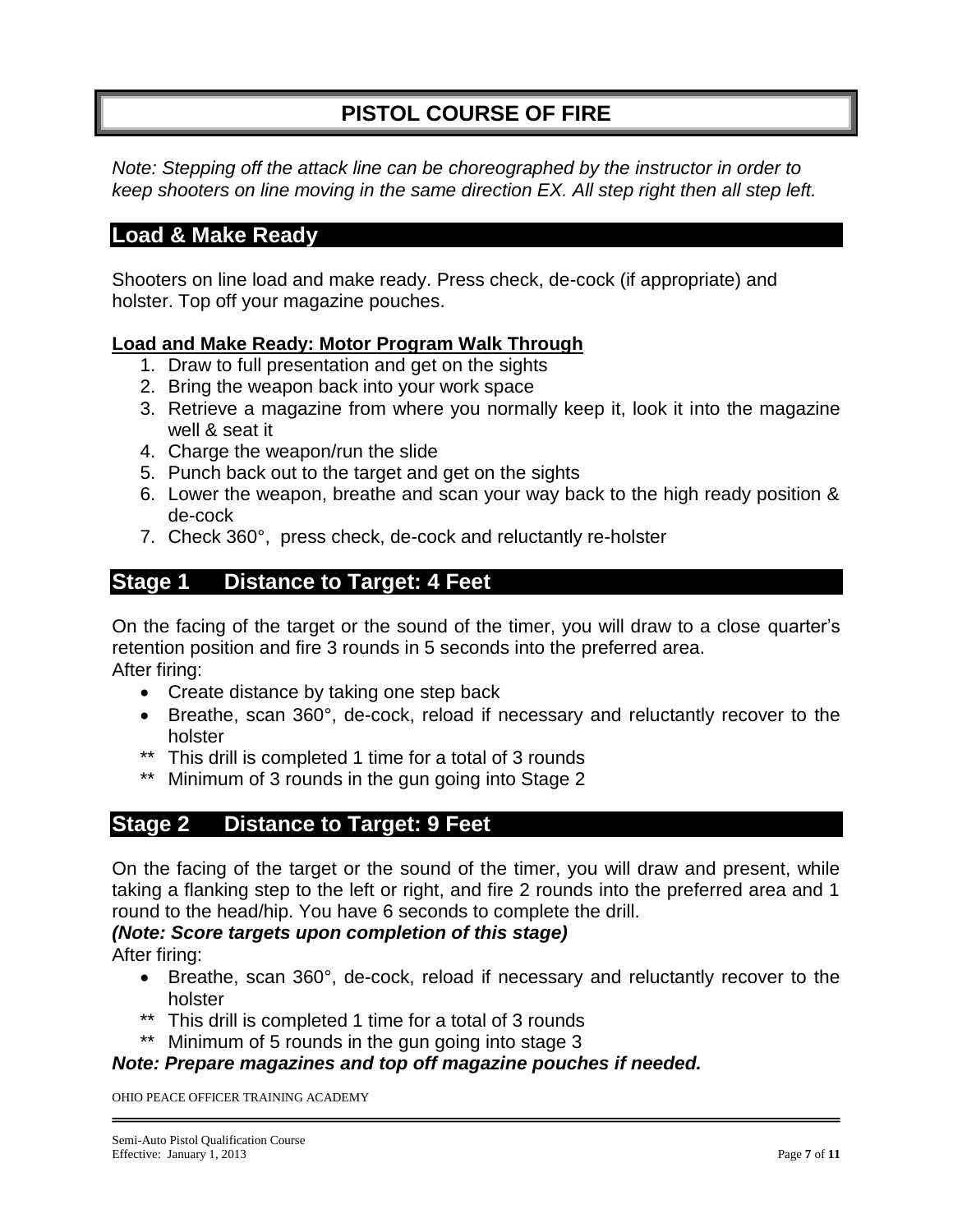### **Stage 3 Distance to Target: 12 Feet, One-handed Shooting**

**A.** On the facing of the target or the sound of the timer, you will draw while taking a flanking step to the left or right and fire 4 rounds into the preferred area of the target using the **dominant hand only**. You have 8 seconds to complete the drill.

After firing:

- Breathe and scan 360°
- Perform a *reload with retention (choose one of three ways)*
- De-cock and remain at a modified high ready position with the weapon in your dominant hand only

On command:

- Transfer the weapon to your non-dominant hand only and remain at a modified high ready position, for Stage 3B
- \*\* This drill is completed 1 time with the dominant hand for a total of 4 rounds
- \*\* Minimum of 5 rounds in the gun going into stage 3B
- **B.** On the facing of the target or the sound of the timer, you will punch out while taking a flanking step left or right and fire 4 rounds into the preferred area of the target using the **non-dominant hand only**. You have 7 seconds to complete the drill.

After firing:

- Breathe, scan 360°, de-cock and remain at the modified high ready
- On command, transfer the weapon back to the dominant hand, reload if necessary and reluctantly recover to the holster
- \*\* This drill is completed 1 time with the non-dominant hand for a total of 4 rounds

#### *Note: Do not top off the magazine in the gun. Prepare magazines and top off magazine pouches if needed.*

### **Stage 4 Distance to Target: 20 Feet**

#### **Prepare weapon with three rounds total. 1 in the chamber 2 in the magazine**

On the facing of the target or the sound of the timer, you will draw while taking a flanking step to the left or right and fire 3 rounds into the preferred area of the target. Upon slide lock, take a flanking step in the opposite direction while performing an emergency reload and fire 3 additional rounds into the preferred area of the target. You have 12 seconds to complete the drill.

After firing:

- Breathe, scan 360°, de-cock, reload if necessary and reluctantly recover to the holster
- \*\* This drill is completed 1 time for a total of 6 rounds
- \*\* Minimum of 3 rounds in the gun going into Stage 5

### *Note: Prepare magazines and top off magazine pouches if needed.*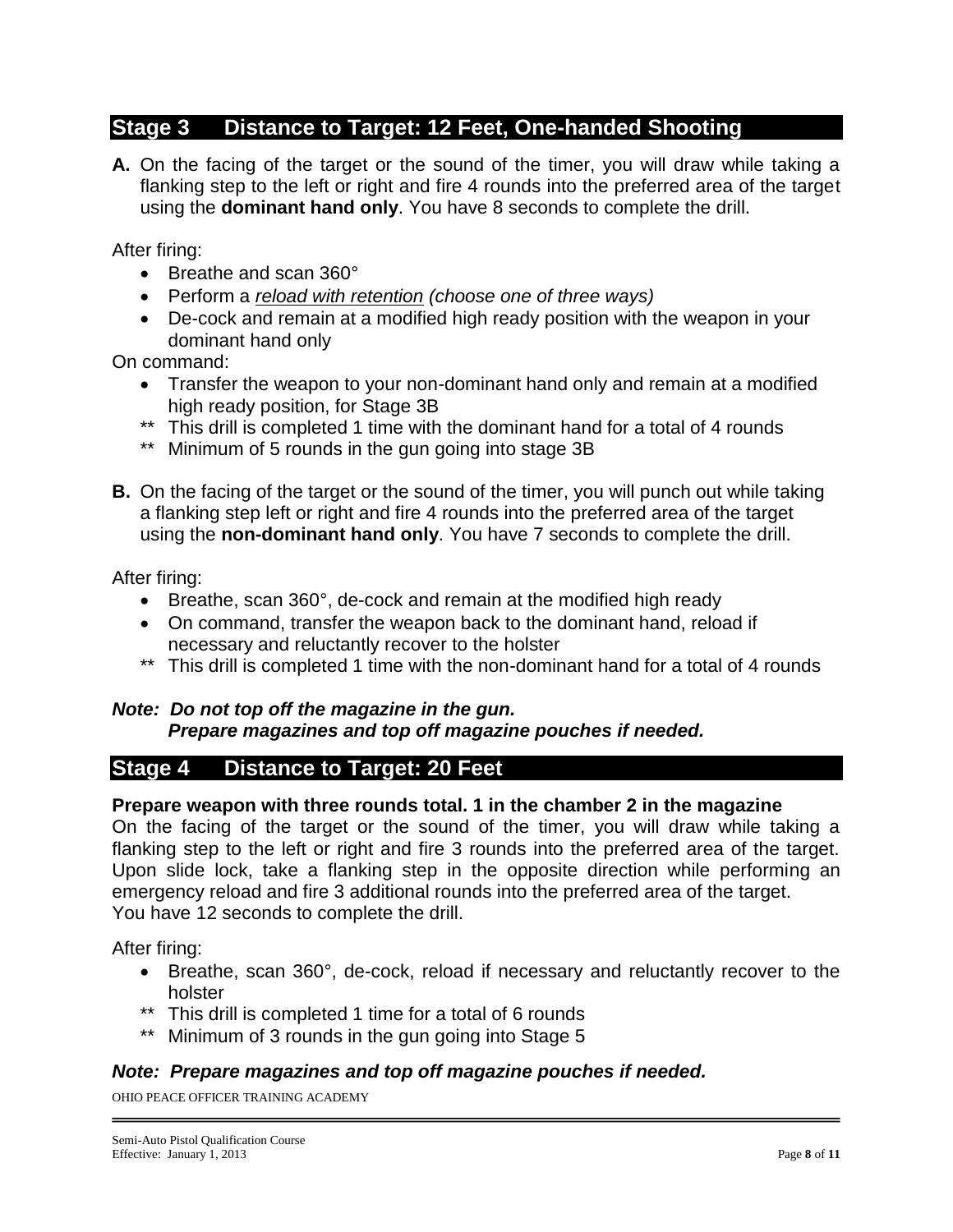### **Stage 5 Distance to Target: 30 Feet**

On the facing of the target or the sound of the timer, you will draw & present while taking a flanking step left or right and fire 3 rounds into the preferred area of the target. You have 8 seconds to complete the drill.

After firing:

- Breathe, scan 360°, de-cock, reload if necessary and reluctantly recover to the holster
- \*\* This drill is completed 1 time for a total of 3 rounds
- \*\* Minimum of 3 rounds in the gun going into Stage 6

### **Stage 6 Distance to Target: 50 Feet**

On the facing of the target or the sound of the timer, you will draw and present while taking a flanking step left or right and fire 2 rounds into the preferred area of the target. You have 8 seconds to complete the drill.

After firing:

- Breathe, scan 360°, de-cock and reluctantly recover to the holster
- \*\* This drill is completed 1 time for a total of 2 rounds
- \*\* Minimum of 1 round in the gun going into unloading and clearing

### **Ending: Unload Clear & Holster**

• Shooters on line unload clear and holster an empty weapon.

#### **Unload, Clear & Holster: Motor Program Walk Through**

- 1. Draw to full presentation and get on the sights
- 2. Bring the weapon back into your work space
- 3. Remove the source of ammunition and put it away
- 4. Run the slide several times watching the live round kick out onto the deck. Do not attempt to catch it
- 5. Lock the slide to the rear
- 6. Visually and physically inspect the chamber and magazine well
- 7. Look away
- 8. Visually and physically inspect the chamber and magazine well again *When you are satisfied that the weapon is clear:*
- 9. Release the slide forward
- 10. Punch back out on target & get on the sights (If it is required for disassembly of your weapon, it is appropriate at this time to pull the trigger to prepare for disassembly)
- 11. Breathe, scan, de-cock and reluctantly recover to the holster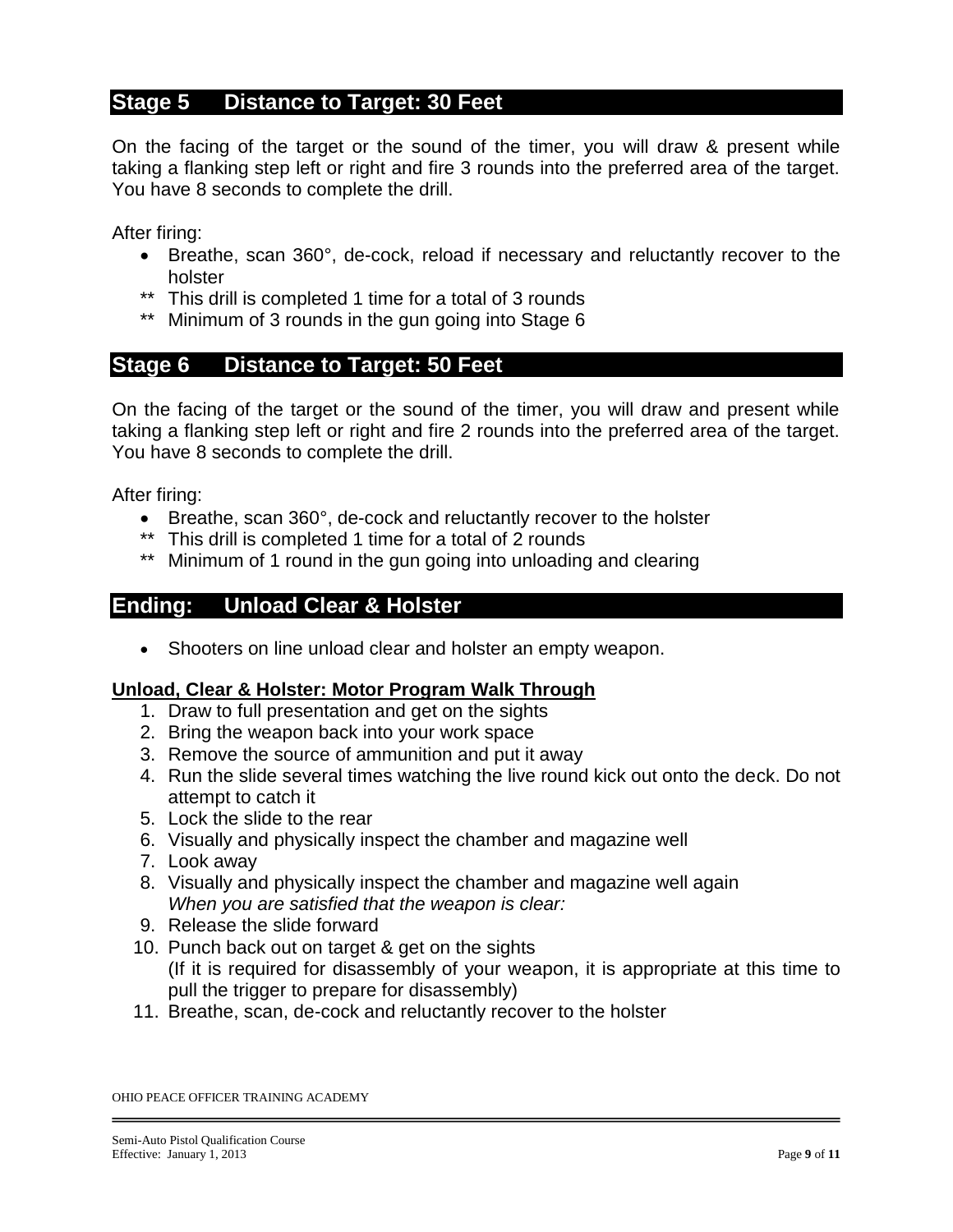# **COURSE OF FIRE QUICK REFERENCE SHEET (Drills)**

| Loading                                                                                                                              | Proper loading procedures and holster                                                                                                                                                                                                                                                                                                                                                                                                                                                                                                                                                                                                                                 |  |  |
|--------------------------------------------------------------------------------------------------------------------------------------|-----------------------------------------------------------------------------------------------------------------------------------------------------------------------------------------------------------------------------------------------------------------------------------------------------------------------------------------------------------------------------------------------------------------------------------------------------------------------------------------------------------------------------------------------------------------------------------------------------------------------------------------------------------------------|--|--|
| Stage 1<br>4 ft<br>Distance:<br>Time:<br>5 sec<br>Rounds:<br>3                                                                       | <b>Action:</b><br>1. On signal draw to close quarters retention position & fire three rounds into the<br>preferred area<br><b>After Action:</b><br>1. Take one step backward creating distance.<br>2. Breath, Scan, de-cock, reload if necessary & holster                                                                                                                                                                                                                                                                                                                                                                                                            |  |  |
| Stage 2<br>Distance:<br>9 ft<br>6 sec<br>Time:<br>Rounds:<br>3                                                                       | <b>Action:</b><br>1. On signal, flanking step while drawing & fire two rounds preferred area, one round to<br>the head<br><b>After Action:</b><br>1. Flanking step breathe, Scan, de-cock, reload if necessary & holster<br>(note: Score targets upon completion of this stage)                                                                                                                                                                                                                                                                                                                                                                                       |  |  |
| Stage 3A<br>12 ft<br>Distance:<br>Time:<br>8 sec<br>Rounds:<br>4<br>Stage 3B<br>12 ft<br>Distance:<br>Time:<br>7 sec<br>Rounds:<br>4 | Action: Stage 3A<br><b>Action: Stage 3B</b><br>1. On signal, flanking step while drawing & fire<br>1. On signal, flanking step while<br>4 rounds preferred area with dominant hand<br>presenting to the target & fire 4<br>rounds preferred area, non-<br>only<br>dominant hand only<br><b>After Action:</b><br><b>After Action:</b><br>1. Breathe, scan, de-cock, reload if necessary<br>and remain at the high ready position with<br>1. Flanking step, breathe, scan, de-<br>the pistol in the dominant hand<br>cock, reload if desired & holster<br>2. On command, transfer the pistol to the non-<br>dominant hand & remain at a modified high<br>ready position |  |  |
| Stage 4<br>20 ft<br>Distance:<br>12 sec<br>Time:<br>Rounds:<br>6                                                                     | *Note: The pistol needs to be prepared with 1 round in the chamber<br>and 2 in the magazine. 3 rounds total.<br><b>Action:</b><br>1. On signal, flanking step while drawing & fire three rounds preferred area<br>2. On slide lock take a flanking step in the opposite direction while reloading<br>3. Fire three additional rounds preferred area<br><b>After Action:</b><br>1. Flanking step, breath, scan, de-cock, reload if necessary & holster                                                                                                                                                                                                                 |  |  |
| Stage 5<br>30 ft<br>Distance:<br>Time:<br>8 sec<br>3<br>Rounds:                                                                      | <b>Action:</b><br>1. On signal, flanking step while drawing & fire three rounds preferred area<br><b>After Action:</b><br>1. Flanking step, breathe, scan, de-cock, reload if necessary & holster                                                                                                                                                                                                                                                                                                                                                                                                                                                                     |  |  |
| Stage 6<br>50 ft<br>Distance:<br>Time:<br>8 sec<br>Rounds:<br>$\overline{2}$<br><b>Ending</b>                                        | <b>Action:</b><br>1. On signal, flanking step while drawing & fire two rounds target preferred area<br><b>After Action:</b><br>Flanking step, breathe, scan, de-cock & holster<br>Proper un-loading and clearing procedures                                                                                                                                                                                                                                                                                                                                                                                                                                           |  |  |